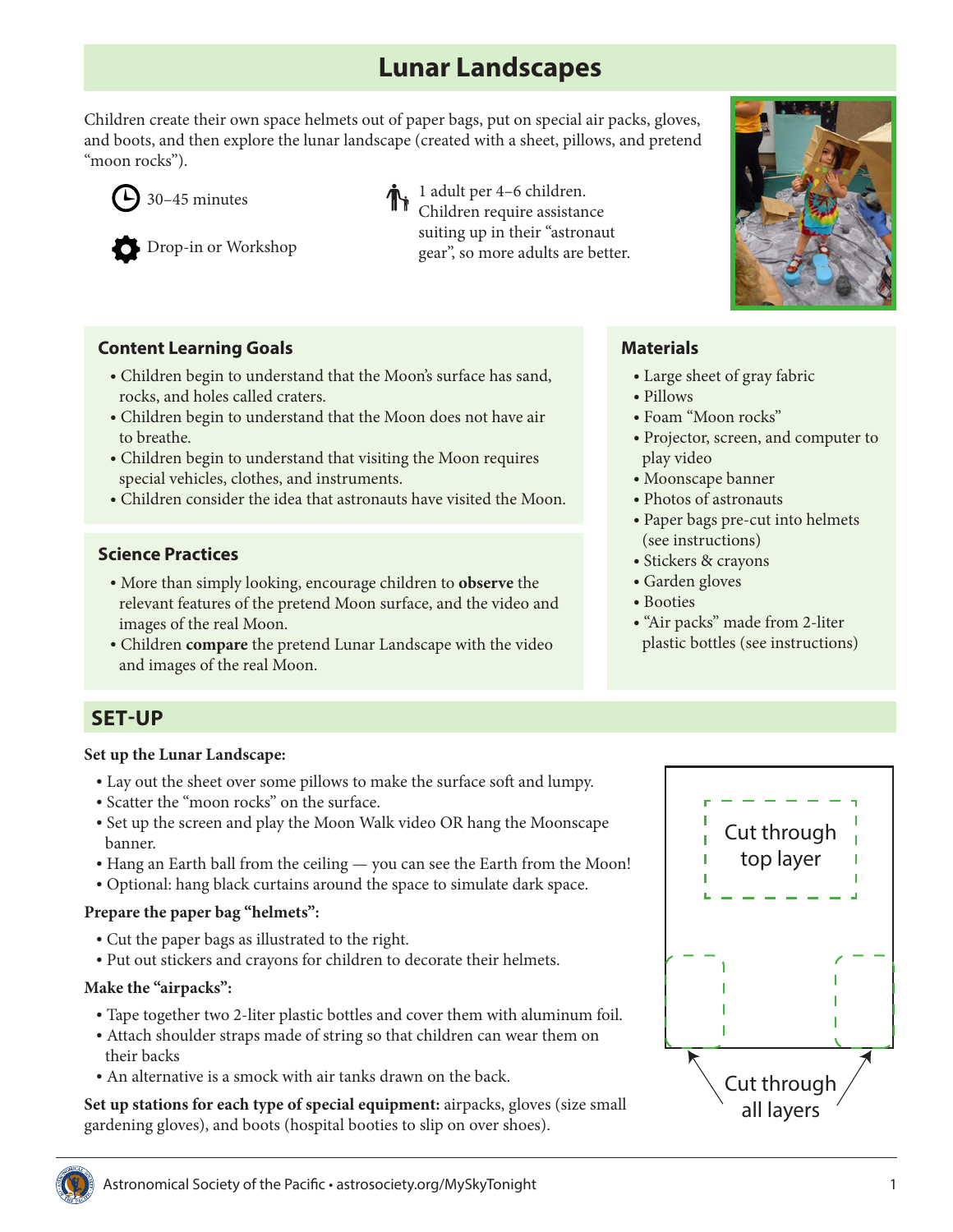# **ACTIVITY DESCRIPTION**

- 1. Invite children to the activity:
- *• Would you like to take a trip to the Moon?*
- *• What do you think you'll find on the Moon?*
- *• Do you think you'll need a helmet?*
- 2. Invite children to design their own space helmets for their visit to the Moon. Each child receives a paper bag helmet to decorate with stickers and crayons or markers.
- 3. Ask: *Do you think you could wear your rain boots / flip-flops / bathing suit / baseball cap on the Moon?* Talk about what kind of special equipment you might need to visit the Moon. Let the children share their ideas. Give hints: *Could you breathe on the Moon? Is it hot or cold there?*

## **Books & Songs**

If the Lunar Landscape is part of a workshop or camp, you may want to start by reading a book. We recommend *On the Moon* by Anna Melbourne

You might also sing a song together. See *Going on a Moon Walk* on page 6.

- 4. Invite children to prepare for their trip to the Moon by putting on their helmets as well as the other special equipment: air packs, gloves, and boots.
- 5. Blast off to the Moon! You might want to create a space to represent a rocket ship: a carboard box, or even just a hula hoop on the floor. Ask the children to step inside the rocket (If you're using one). All together, count down: *Three, two, one, BLAST OFF!*
- 6. Once they've landed on the Moon, encourage children to explore. Ask questions to guide their play. Help them notice in the videos and images of the real Moon: features of the Moon, how the astronauts are moving, their need to wear a space suit to breathe. Then help them compare those observations to the lunar landscape model they are part of.
	- *• What can you see? What do you observe on the ground?*
	- *• How is this landscape we've created like what you see on the Moon in the video?*
	- *• How could you move like the astronaut in the video? Why is he moving like that?*
	- *• Find a rock bigger / smaller than your hand! How does it feel compared to an Earth rock?*
	- *• What is that in the distance, behind the astronaut?*
	- *• How is the sky you see on the Moon different than the sky we see on Earth?*
	- *• What's that up there* (indicate the Earth ball)*?*

## **EXTENSIONS**

- Set up a tub of sand with toy astronauts, rockets, and lunar buggies. Set out photographs of actual astronauts, rockets, and the lunar landing site. Invite children to act out scenes of exploring the Moon.
- Invite children to make their own piece of the Moon's surface to take home. Give each child a small paper plate covered in a layer of modeling clay. Children can shape the clay to resemble the lunar surface, then add footprints using a doll's shoe (choose one that has treads), and add a small flag (the kind on toothpicks used for decorating baked goods).
- Try a gravity jump! Suspend a yard stick between two large blocks and let each child jump over it. Then stack up six of the blocks to show children how high they could jump if they visited the Moon. Explain that there is gravity on the Moon like on Earth, but because the Moon is smaller than the Earth, gravity is not as strong on the Moon. That's the reason we would be able to jump so much higher on the Moon.

# **DEVELOPMENTALLY APPROPRIATE STRATEGIES**

Lunar Landscape is an activity in which children's imaginations soar! The materials set the stage for children to create pretend play scenarios that explore the theme of space travel. There are a variety of ways that adults can extend the rich learning opportunities offered by pretend play. Of importance is that adults move beyond their usual role as **facilitator** and embrace the additional role of **play partner**. An active role in children's play positions adults to use developmentally appropriate verbal and nonverbal approaches to help children enact scenarios that build knowledge and incorporate new concepts into their existing understandings. A few ideas are described below. These ideas are meant to reflect options; using all of them might detract from the spontaneous, child-initiated nature of the play and instead transform this into another adult-directed activity.

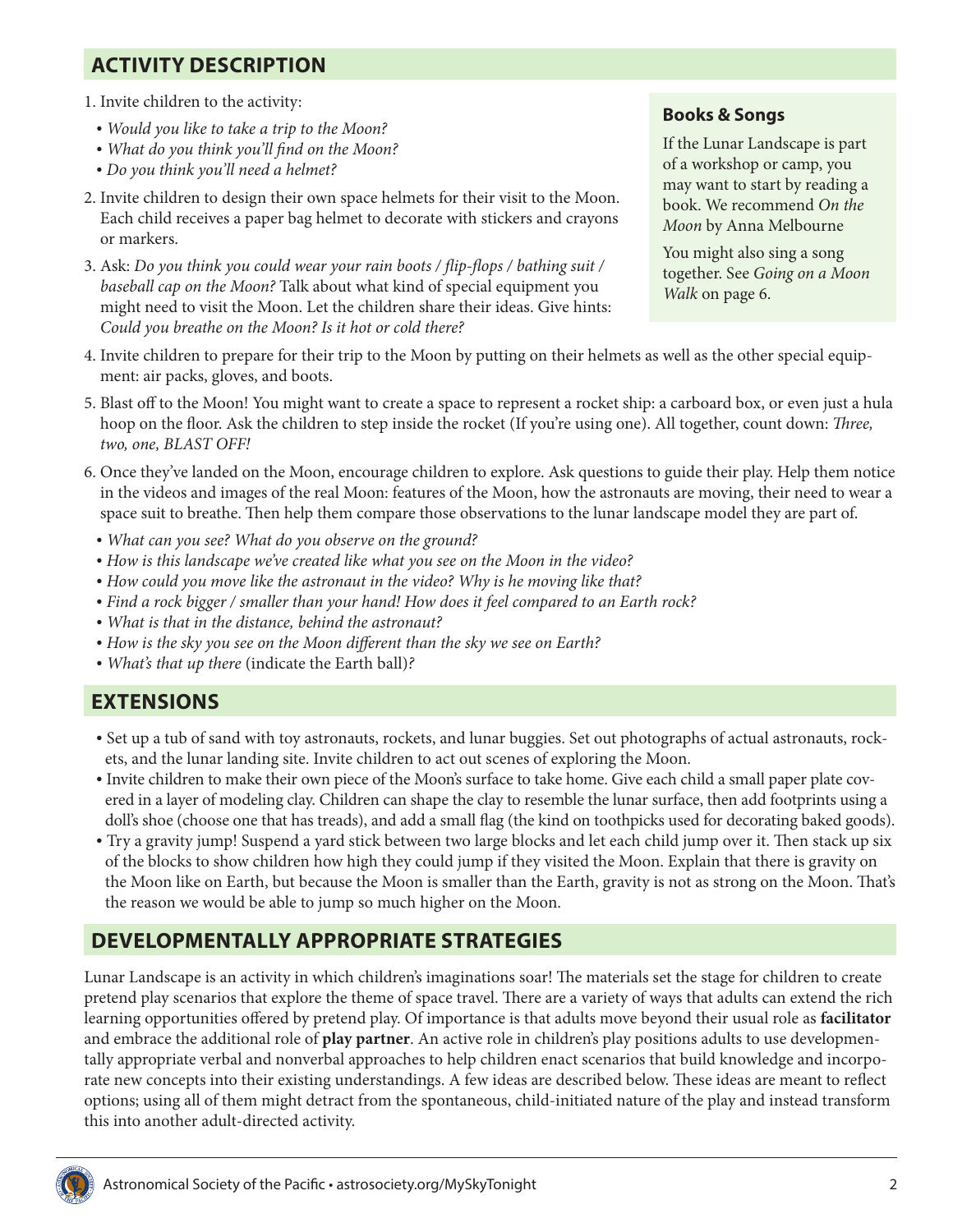**Add Challenge** by introducing supporting characters to complement the more obvious "astronaut" role. By doing so, an adult play partner can introduce new imaginary situations into a pretend play scenario that has become stagnant. (e.g., *"I'll be someone at Mission Control. Astronaut Maria, tell me about what you see on the Moon. Have you been able to collect any samples of Moon rocks yet?"* or *"I'll be another astronaut who wants to leave the spaceship without putting on her gear. I'm heading out to explore the Moon. I don't want to wear my helmet and gloves. Can I go out without my special clothing on? No? Why not?"*).

While adding challenge as a play partner, an adult can also **Model** new ways of approaching the activity (e.g.,*"I'm collecting samples of Moon rocks."* Or *"I'm walking like real astronauts walk when they're on the Moon."*).

This is also an opportunity to **Provide Information** (e.g., *"I see a planet out there in space. Hey — it's the Earth. When we're on the Moon, we can see the Earth!"*)

Adults can also **Ask Questions** to encourage children's observation of the characteristics of the Moon and to provoke their thinking about what it might really be like on the Moon. Questions can be infused in the pretend play scenario, or the adult can step back to the role of a facilitator to ask children questions. Several sample questions are provided in the Activity Description above.

# **BACKGROUND INFORMATION**

The following information about learning science and astronomy is intended for the educator who will facilitate Lunar Landscape activity. The activity is a developmentally appropriate first step toward the children eventually understanding the concepts explained below, perhaps years later. We do not intend the educator to cover most of these concepts with the children during the activity. This information is provided to give the educator a good basic understanding of the scientific concepts that the activity is moving toward and how many children think about these topics, and preparation to answer questions from very curious children or adults.

## **LEARNING SCIENCES**

### **Pretend Play and Children's Learning**

Researchers in developmental psychology and early education have long argued that preschool-aged children learn about the world through play. Pretend play has been seen as important for children's cognitive and social development.<sup>1</sup> While some recent research has questioned whether there is a direct causal link between pretend play and aspects of cognitive development<sup>2</sup>, there is very clear evidence that young children's learning is best supported by free choice, hands-on activities rather than adult-centered instruction.<sup>1,3,4,5</sup> Children's pretend play, taking the role of astronauts, gives them an opportunity to use their imagination to think about the Moon and Earth from a new perspective. As *My*  Sky Tonight evaluator Dr. Sasha Palmquist has shown, children vary a great deal in their interests and expertise<sup>6</sup>; those children who have particular interest and knowledge about space may be eager to engage in imaginative play in this domain, but even those with less expertise may think more deeply about the moon through pretend play.

### **Children's Understanding of Earth and the Moon**

In the preschool years children are actively engaged in building an understanding of our planet and its relation to other celestial bodies, including the moon. While young children learn that the Earth is "round" their interpretations of what that means often differ from adults' understanding.<sup>7</sup> Research has shown us how children incorporate what they

<sup>7</sup> Vosniadou, S., & Brewer, W. (1996). Mental models of the earth: A study of conceptual change in childhood. *Cognitive Psychology, 24*, 535-585.



<sup>1</sup> Hirsh-Pasek, K., Golinkoff, R., Berk, L., & Singer, D. (2009). *A mandate for playful learning in school: Presenting the evidence.* New York, NY: Oxford University Press.

<sup>&</sup>lt;sup>2</sup> Lillard, A., Lerner, M., Hopkins, E., Dore, R., Smith, E., & Palmquist, C. (2013). The impact of pretend play on children's development: A review of the evidence. *Psychological Bulletin, 139*, 1-34.

<sup>3</sup> Hirsh-Pasek, K., & Golinkoff, R. (2003). *Einstein never used flashcards.* Emmaus, PA: Rodale Press.

<sup>4</sup> Lillard, A. (2005). *Montessori: The science behind the genius.* New York: NY: Oxford University Press.

<sup>5</sup> Stipek, D., Feiler, R., Daniels, D., & Milburn, S. (1995). Effects of different instructional approaches on young children's achievement and motivation. *Child Development, 66*, 209-223.

<sup>6</sup> Palmquist, S., & Crowley, K. (2007). From teachers to testers: How parents talk to novice and expert children in a natural history museum. *Science Education, 91*, 783-804.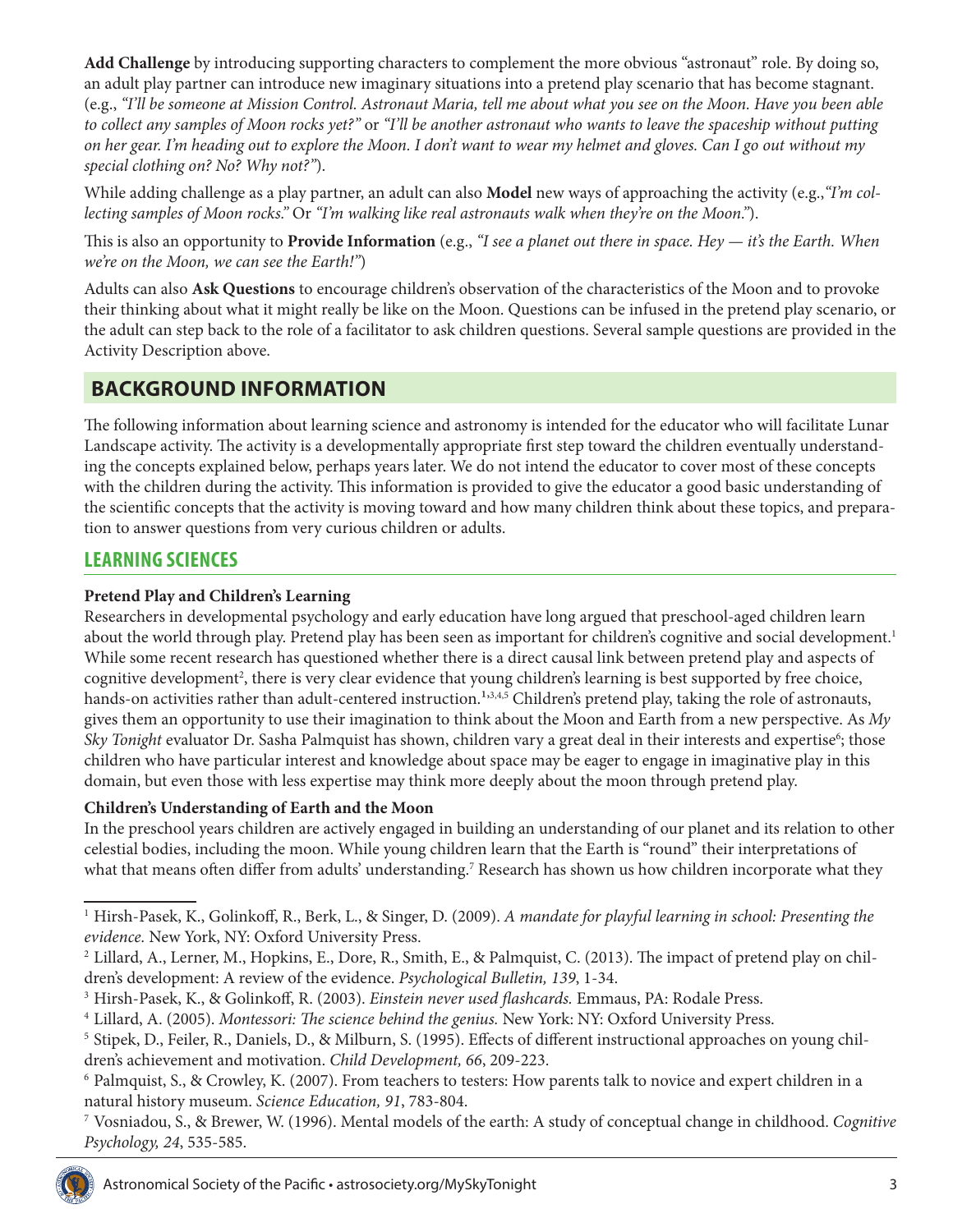are told (e.g., "the Earth is round") with what they experience (a world that looks flat). For example, *My Sky Tonight* research partner Dr. Jennifer Jipson has explored young children's drawings and discussions of the Earth, and she found that 4-year-olds come up with creative solutions to the confusing discrepancy between how the Earth looks to us and how people talk about the Earth.<sup>8</sup> For example, some young children seem to think of Earth as a hollow sphere with people living inside and the sky as a dome overhead.

Young children also seem to engage in a similar active construction of their ideas about the Moon, including where it came from and what it is made of, how the Moon moves in space, and whether people can reach the Moon.<sup>9,10</sup> My Sky *Tonight* research partner Dr. Julia Plummer has published a number of articles regarding children's understanding of the apparent movement of the Moon<sup>11,12</sup> as well as their understanding of the Moon's surface.<sup>13</sup> Dr. Plummer has shown that engaging young children in conversation about these ideas can help them to ask questions and extend their understanding. Much of the research on children's (and adults') understanding of the Moon focuses on uncertainty regarding what causes the phases of the Moon. Like many adults, children seem to think the phases are caused by shadows of the earth on the Moon.<sup>14</sup> Some young children also might talk about the moon as being only present at night, or as being a living organism.14 Interestingly, some variations in children's views about the Moon and the Earth may be related to their cultural or religious background. For example, children in India were more likely to think about the Earth as floating in water than were children in the US, and this idea is present in Indian folk cosmologies.15

<sup>&</sup>lt;sup>15</sup> Samarapungavan, A., Vosniadou, S., & Brewer, W. (1996). Mental models of the earth, sun and moon: Indian children's cosmologies. *Cognitive Development, 11*, 491-521.



<sup>8</sup> Jipson 2015

<sup>9</sup> Saçkes, M. (2015). Young children's ideas about earth and space science concepts. In K. Cabe Trundle & M. Saçkes (Eds.), *Research in early childhood science education* (pp. 35-65). New York, NY: Springer.

<sup>10</sup> Venville et al., 2012

<sup>11</sup> Plummer, J. D., (2009). A cross-age study of children's knowledge of apparent celestial motion. *International Journal of Science Education, 31*, 1571-1605.

<sup>&</sup>lt;sup>12</sup> Plummer, J. D., Wasko, K., & Slagle, C. (2011). Children learning to explain daily celestial motion: Understanding astronomy across moving frames of reference. *International Journal of Science Education, 33*, 1963-1992.

<sup>13</sup> Plummer & Small, 2015

<sup>14</sup> Saçkes, 2015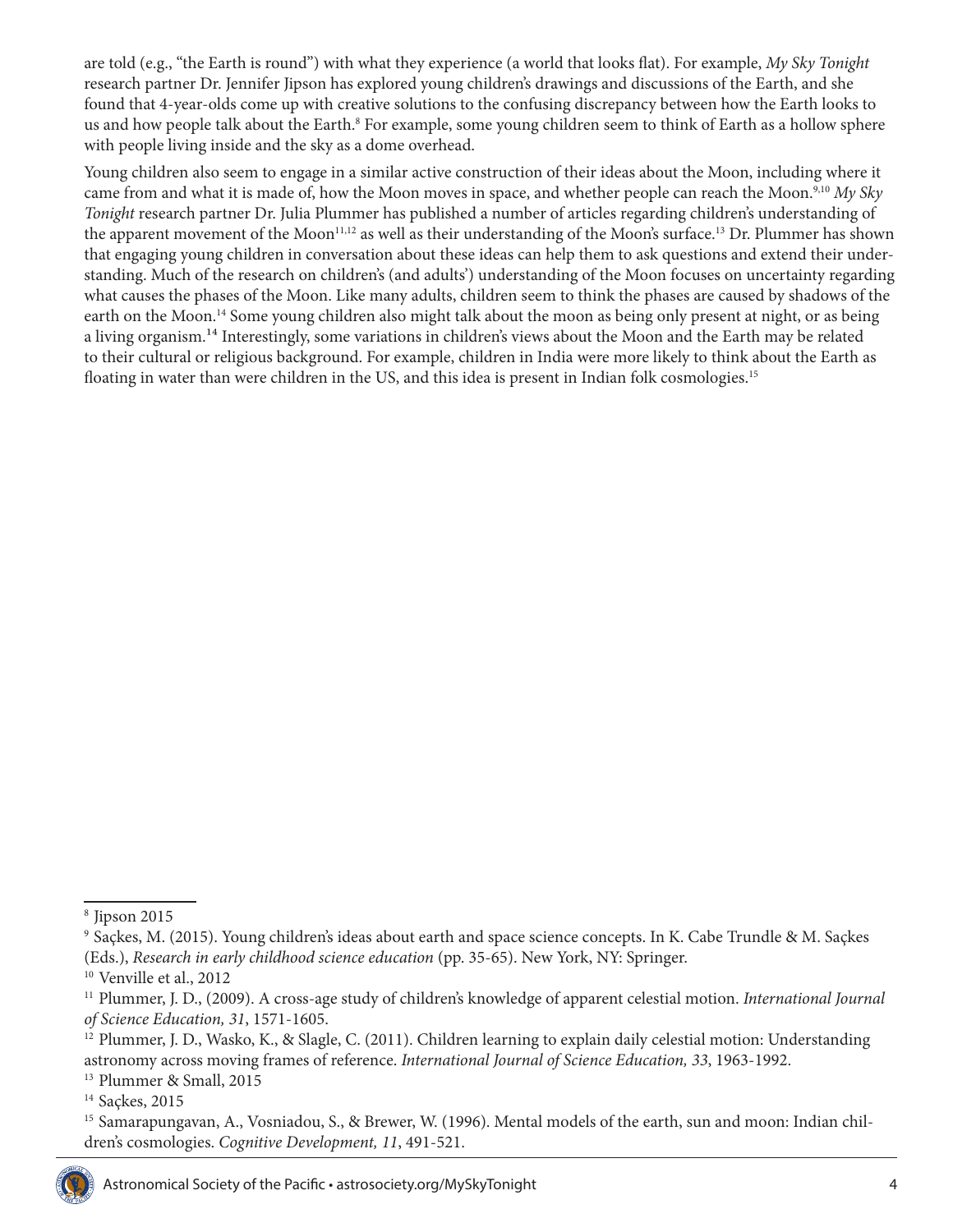## **ASTRONOMICAL SCIENCE**

Only twelve people, all men, have ever walked on the Moon. They're called the dusty dozen! Going for walk on the Moon is very different than going for a walk in a park on Earth. There are some pretty basic things missing on the surface of the Moon that we take for granted on Earth, like air, water, and plate tectonics.

Let's start with the air on Earth. It is what we breathe, but it also helps regulate temperatures and is where the weather happens. Even the weight of atmosphere pushing down on us has to be accounted for when going to the Moon with pressure suits.

Our atmosphere acts like a coat, insulating the Earth and helping moderate the temperatures. The hottest place on the surface of the Earth is Death Valley, CA, which can reach temperatures of 134 F (56.7C), and the coldest place is Antarctica, which can reach temperatures of -128 F (-89C). While these temperatures seem extreme, they are not as extreme as the airless Moon, which has temperatures ranging from -413 F (-247 C) in the dark bottoms of polar craters to 253 degrees F (123 C) in the sunshine. The difference between the hottest and coldest temperatures on Earth is 262 degrees F, but the difference on the Moon is more than 660 degrees F. The extremes on the Moon are not due to the seasons, but simply the amount of sunlight present. As hot as Death Valley gets, the Moon gets even hotter without any atmosphere to filter out any of the light and heat. The spacesuits that astronauts wore on the Moon had many layers and their own heating and cooling systems. They were white to reflect the heat of the sunlight.

The Earth's atmosphere is also important to our water cycle. Water flowing on the surface evaporates, forms clouds and rains back to Earth. Without an atmosphere, any water that was on the surface of the Moon has just evaporated out into space. Recent investigations by spacecraft of craters at the poles of the Moon indicate that there may be frozen water deep inside these craters where the Sun never shines. It is stored there as ice. There's not a lot, but enough to make a difference if we ever want to set up bases to live on the Moon. Water is heavy and it would be great if we don't have to take all our water with us in our rockets.

One key result of both water and plate tectonics is that they shape what the surface of the Earth looks like, building up and wearing down mountains. Without any wind, water, or plate tectonics, the surface of the Moon changes very little over time. Over billions of years (~4.5 billion), it has been pounded by rocks from space. Without any atmosphere, all of these space rocks, large and small, crash into the surface, pulverizing it. There are craters on top of craters on top of craters on the Moon. After just 10,000 years of pounding, you would have nearly a half inch of lunar dust on the surface. Without wind and water to wear it down and round off the edges, the dust is more like broken glass, with sharp edges.

The dust on the moon was quite intriguing. We weren't sure just what it would be like until we got there. Some thought that it might be thick and fluffy like baby powder and that the lunar landers would just sink down into it. It turns our it's not fluffy, but sharp. It smells like gun powder and gets into everything. After just a couple of hours walking around on the Moon, the astronauts were covered with it. Like a balloon that clings to your hair, the static in Moon dust makes it cling to everything, including camera lenses. It clogged several instruments, and it can act like sand paper, wearing things down. When astronauts came back into the lander, they were covered with it and some seemed to even be allergic to it, complaining of "lunar dust hay fever." If we ever go back to the Moon, we'll have to figure out how to deal with all that dust, since it could be unhealthy for instruments and people alike.

Alan Bean, one of the astronauts who walked on the Moon, has become a painter. He says that the most frequently asked question that he gets is "How did it feel to walk on the Moon?" It's a hard thing to put into words. The landscape is so desolate, the shadows are so dark, and the gravity is less, but you've got to wear all that bulky equipment. In response, he created this painting:<http://www.alanbeangallery.com/howitfelt-story.html>

Read more about the surface of the Moon here: <http://www.universetoday.com/62140/surface-of-the-moon/>

Read about the low gravity on the Moon here: <http://www.universetoday.com/19710/gravity-on-the-moon/>

Read an interview with astronaut Buzz Aldrin here: <http://teacher.scholastic.com/space/apollo11/interview.htm>



\*My Sky Tonight is based upon work supported by the Division of Research On Learning (DRL) of the National Science Foundation under Grant no. AISL #1217441. Any opinions, findings, and conclusions or recommendations expressed in this material are those of the authors and do not necessarily reflect the views of the National Science Foundation.